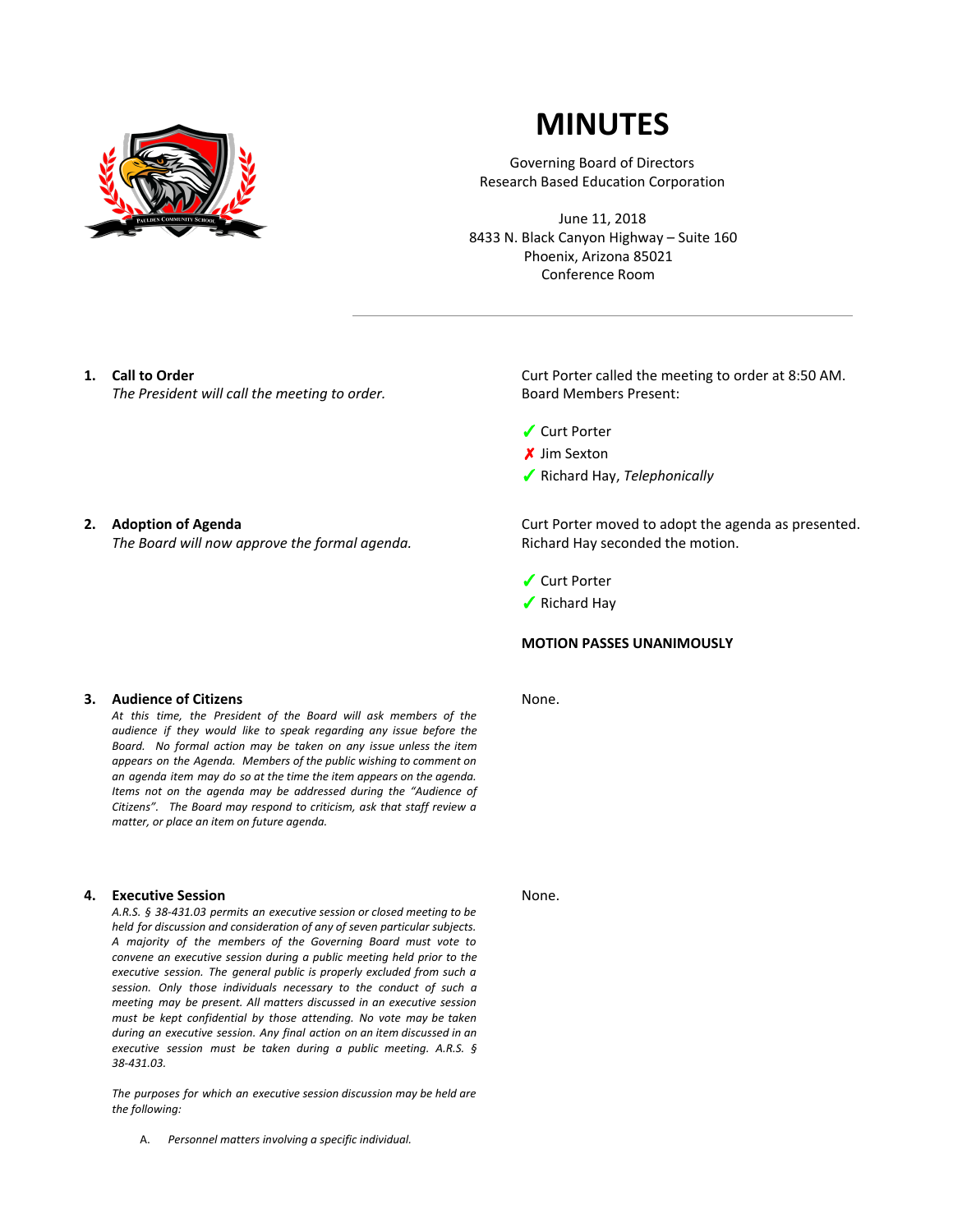- B. *Confidential records.*
- C. *Student discipline matters.*
- D. *Legal advice provided by the public body's attorney.*
- E. *Discussion of pending or contemplated litigation with the public body's attorney.*
- F. *Instruction of designated representatives concerning negotiations with employee organizations.*
- G. *International and interstate negotiations and negotiations by a city or town with a tribal council.*
- H. *Instruction of designated representatives concerning negotiations for the purchase of real property.*

# **5. Discussion and Possible Approval of the SY 2018/19 Proposed Budget**

Curt Porter proved a summary of the 2018/19 Budget for adoption.

Curt Porter moved to approve and adopt the SY 2018/19 Budget as presented. Richard Hay seconded the motion.

✓ Curt Porter

✓ Richard Hay

## **MOTION PASSES UNANIMOUSLY**

**6. Discussion and Possible Approval of the SY 2018/19 Instructional Staff Contract Addendums**

Richard Hay provided a brief overview of the SY 2018/19 Instructional Staff contract addendums. the purpose for the addendums is to accurately reflect the pay increase enacted by the Arizona State Legislature.

Curt Porter moved to approve the SY 2018/19 contract addendums as presented. Richard Hay seconded the motion.

- ✓ Curt Porter
- ✓ Richard Hay

**MOTION PASSES UNANIMOUSLY**

**7. Discussion and Possible Approval of Recommended Revisions to the Math & ELA Curriculum**

Richard Hay presented to the review and recommendations of the Math and ELA curricular revisions. Grades K-8 will pilot the integration of the EngageNY ELA & Math curriculum for the 2018/19 school-year.

Curt Porter moved to approved the recommended revisions to the ELA & Math curriculum. Richard Hay seconded the motion.

- ✓ Curt Porter
- ✓ Richard Hay

**MOTION PASSES UNANIMOUSLY**